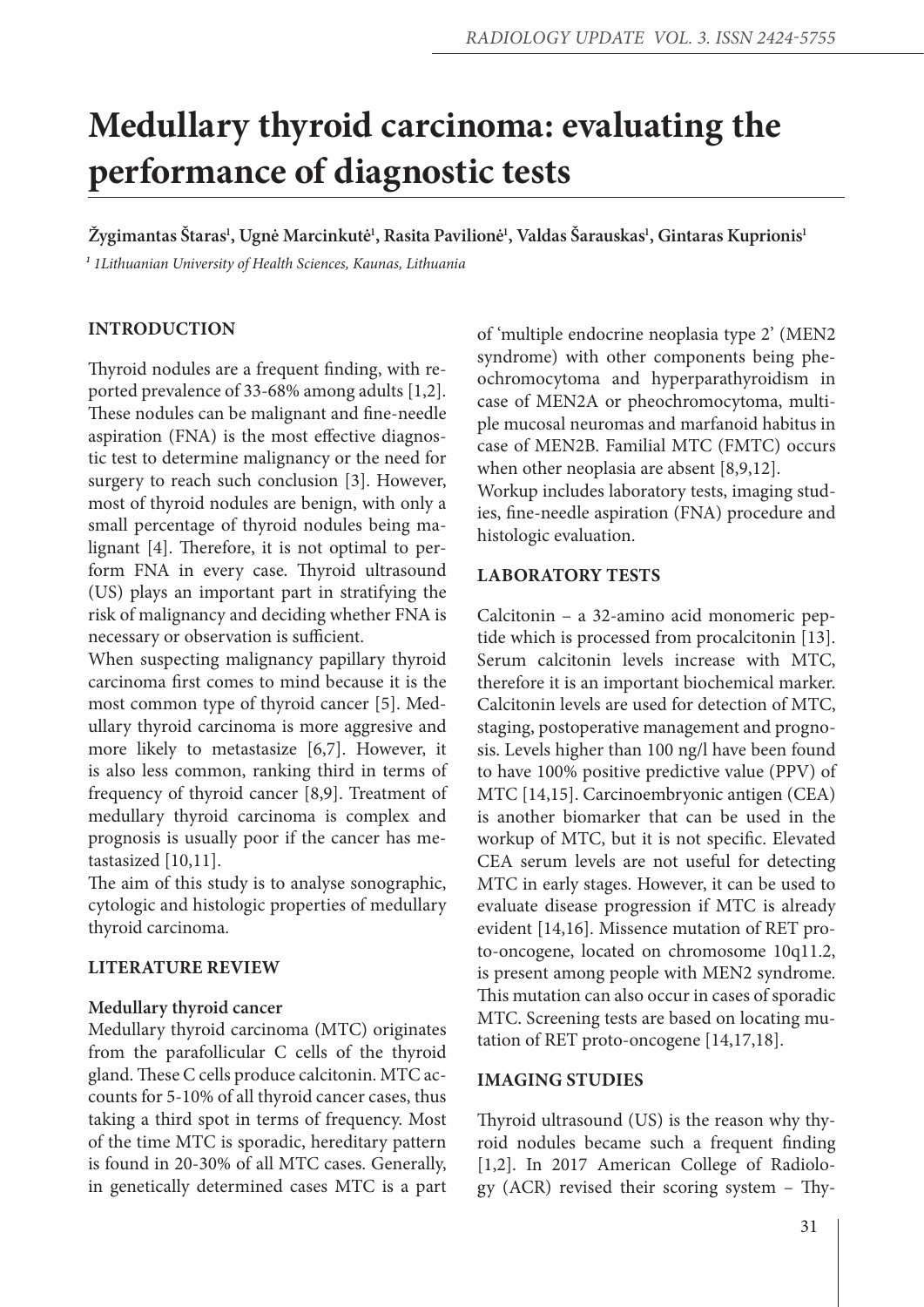roid Imaging, Reporting and Data System (TI-RADS) which is used for identifying clinically significant malignancies. In TI-RADS solid or almost solid composition, hypoechogenicity, taller-than-wide shape, lobulated or irregular margins, extra-thyroidal extension and punctate echogenic foci are considered features that suggest malignancy of thyroid nodules. Presense of these features require FNA as follow-up in most of the cases depending on the size of the nodule [19]. Although, these predictors of malignancy might be more aimed at papillary thyroid carcinoma they do not differ significantly in case of MTC [20]. Thyroid ultrasound has reported sensitivity of 85-96.6% in determining the risk of malignant nodules [21,22].

Fine-needle aspiration and histologic evaluation Whether FNA is required depends on thyroid US findings. Results of FNA are classified into 5 categories as suggested by American Association of Clinical Endocrinologists, American College of Endocrinology and Associazione Medici Endocrinologi (AACE/ACE/AME) [23], American Thyroid Association (ATA) [39] and British Thyroid Association (BTA) [40]:

Category I – Non-diagnostic or unsatisfactory

Category II – Benign

Category III – Indeterminate

Category IV – Suspicious for Malignancy

Category V – Malignant

In case of non-diagnostic results FNA is repeated, usually one more procedure is sufficient [24]. FNA has reported sensitivity of 56.8-91.8% in detecting MTC [25-28]. Immunohistochemical staining for calcitonin increases the sensitivity of FNA [29]. If conclusion, whether a thyroid nodule is malignant, is not reached surgery may be required to provide a specimen for histological evaluation to reach a definitive diagnosis [3].

# **METHODS**

A retrospective study was conducted, a total of 76 medullary thyroid cancer cases from 2004 to 2017 were analyzed in Hospital of Lithuanian University of Health Sciences Kaunas Clinics. In all of the cases diagnosis was verified by histological evaluation. Prior to the treatment, patients had a thyroid ultrasound examination and

fine-needle aspiration was performed. Patients' age, gender, presence of Type 2 Multiple Endocrine Neoplasia (MEN2 syndrome), sonographic features of thyroid nodules and results of cytologic and histologic evaluation were assessed.

During the thyroid ultrasound procedure patients were positioned lying face-up with a pillow placed under the shoulders to extend the area to be scanned. A linear transducer was used. In our study echogenicity (hyperechoic, isoechoic or hypoechoic) and US features suggesting malignancy (solid composition, irregular or lobulated margins, microcalcifications and taller-thanwide shape) of thyroid nodules was assessed [19]. Thyroid nodules were measured aswell.

FNA procedure was performed under ultrasound guidance. Patients' positioning did not differ from the one used during thyroid US procedure. Smaller gauge needles were used and 2-6 passes were performed for adequate sampling. Smears were prepared on unstained slides. All FNA procedures were performed adhering to principles of sterility. In our study we assessed the diagnostic value of FNA in detecting MTC.

Samples for histologic evaluation were provided after surgical treatment of patients with MTC. In our study diagnosis and size of MTC was assessed. Size measurements were compared with thyroid US findings.

Statistical analysis was performed with "IBM SPSS Statistics 17.0" and "MedCalc 18.2.1". Descriptive statistics were given in form of means with standart deviation and minimum/maximum values of the variables. Student's t-test was used to compare means of two variables atleast on ordinal scale. Pearson correlation coefficient (r) was used to evaluate the correlation between two variables on the interval scale. Results were considered statistically significant with p values of 0.05 and lower.

# **RESULTS**

# **Demographic and clinical characteristics**

Out of 76 cases that were analyzed, 51 patients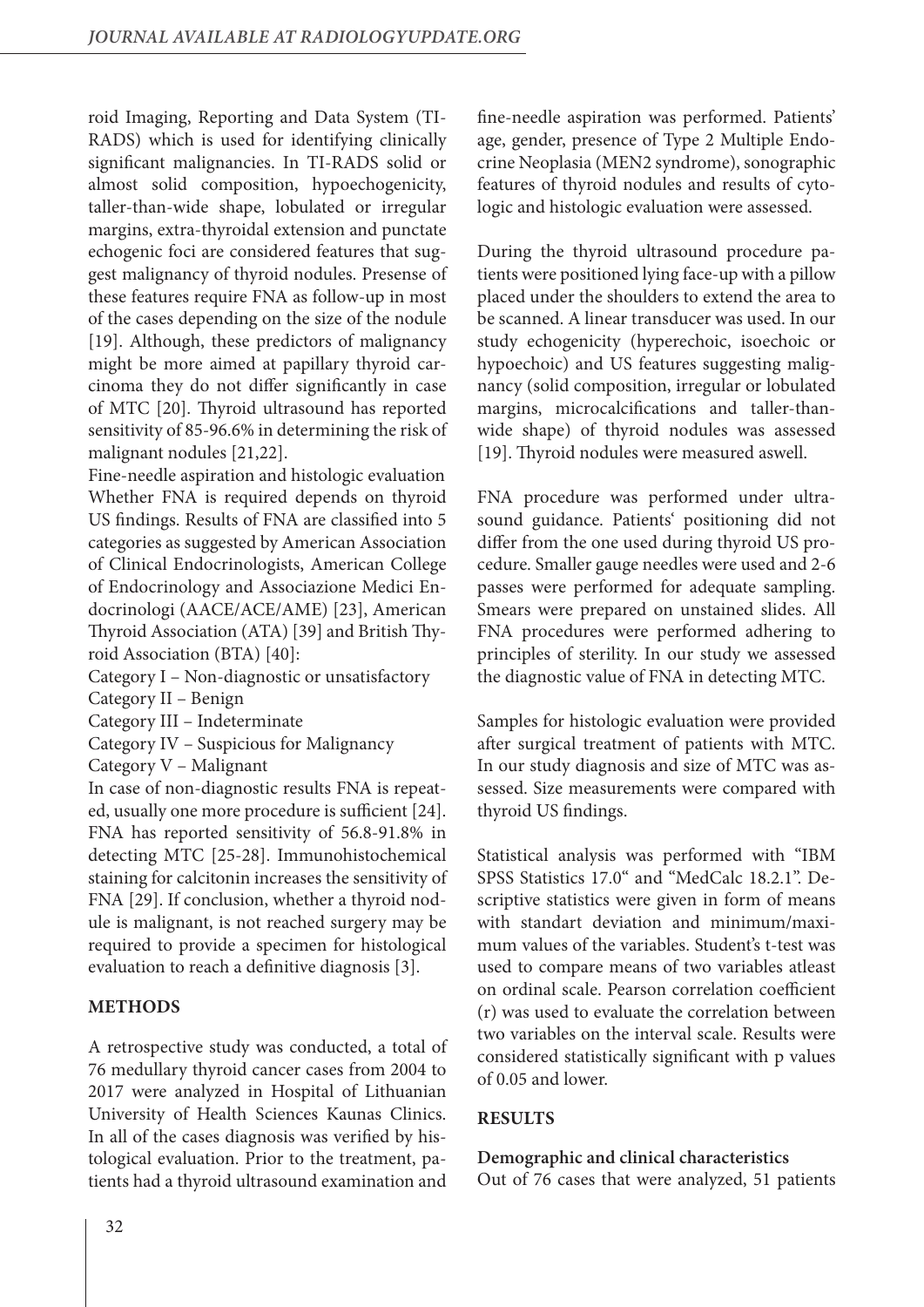were female (67.1%) and 25 male (32.9%), with a male:female ratio of 2.04:1. Medullary thyroid carcinoma (MTC) was more prevalent among female patients ( $p < 0.001$ ) compared to a study by Rich et al which shows a balanced male:female ratio of 1:0.96 [4]. Patients' mean age was 53,36 ± 15.01 years, which is higher than the average age of 38 years mentioned in studies by Kebebew et al and Rich et al [30,31]. The lowest age value was 12, and the highest – 84 years. There was no significant age difference between male and female patients ( $p = 0.092$ ).

Mutations of RET proto-oncogene were found in 9 of the MTC cases (11.8%) and Type 2 Multiple Endocrine Neoplasia (MEN2 syndrome) was diagnosed. In comparison, in a study by Maya et al prevalence of MEN2 syndrome was found to be 18.75-22.5% [26]. 3 other patients with MTC

# **Fig 1. Location of MTC in the thyroid gland**

(3.95%) were suspected of having MEN2 syndrome but results of the genetic test were negative. Bilaterally located MTC (66.7%) was more common compared to localized only in the right or left lobe of the thyroid gland in patients with MEN2 syndrome ( $p < 0.001$ ).

MTC was found in the left lobe of thyroid gland in exactly half of the cases. In 13.2% of the cases MTC was bilateral. Distribution of MTC locations in the thyroid gland is shown in Fig 1. In 51 of the cases (67.1%) a solitary malignant nodule was found, 25 patients (32.9%) – had multiple nodules. Whether the number of nodules has any influence on the risk of malignancy or not is debatable. Some authors say that the risk of malignancy is higher in solitary nodules [32] and others say that there is no difference [33]. Our study supports the former.



Almost half (44.8%) of the patients were diagnosed with Stage I MTC. Similar results were provided in studies by Roman et al and Gilliland et al – 48% and 54.1% respectively. Also, these studies

show that in 13% of the cases the MTC was diagnosed at Stage IV [10,34]. In our study only 3.9% of patients were diagnosed at Stage IV. Distribution of MTC stage at diagnosis is shown in Fig 2.



# **Fig 2. MTC stage at diagnosis**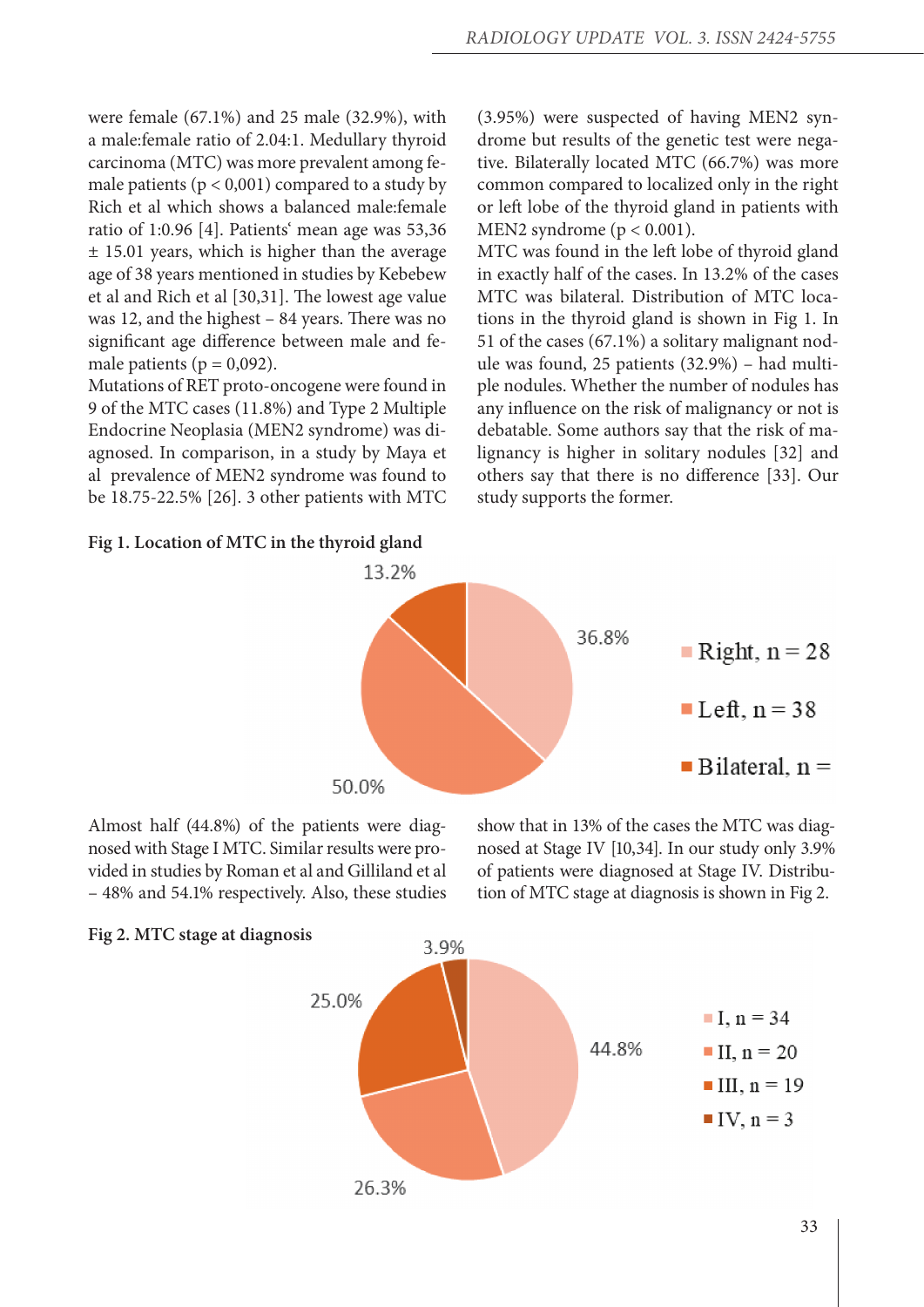#### **Sonographic features**

Thyroid ultrasound (US) showed that 72.4% of malignant thyroid nodules were hypoechoic. In studies by Saller et al [35] and Kim et al [36] a bigger part of patients diagnosed with MTC

had hypoechoic thyroid nodules – 100% and 95.3% respectively. In our study percentage of nodules that were isoechoic (7.9%) was similar to results shown in the study by Kim et al (4.8%). Distribution of echogenic appearance is shown in Fig 3.





Solid composition was the most common US feature with 85.5% of the MTC cases. In a study by Saller et al 90.5% of thyroid nodules were solid – a similar result [35]. Taller-than-wide shape and irregular or lobulated margins had a similar prevalence – 53.95% and 63.16% respectively. In their study Kim et al found that in 80.9% of the MTC cases malignant nodules had irregular or lobulated margins – a higher number compared to our study. However, in the same study the number of taller-than-wide shaped malignant nodules was very similar to our findings – 57.1% [20]. Compared to other US features suggesting malignancy, microcalcifications were more rare – they were found in 43.42% of the cases. This result was much lower compared to studies by Saller et al and Gorman et al where microcalfications were much more common – found in 95% and 83.3% of the thyroid nodules respectively [35,36]. Distribution of ultrasound features is shown in Table 1.

| Table 1. Distribution of thyroid nodules' ultrasound features |  |
|---------------------------------------------------------------|--|
|---------------------------------------------------------------|--|

| <b>Features</b>                       |    | $\%$  |
|---------------------------------------|----|-------|
| Taller-than-wide shape                | 41 | 53.95 |
| <b>Irregular or lobulated margins</b> | 48 | 63.16 |
| Microcalcifications                   | 33 | 43.42 |
| Solid composition                     | 65 | 85.53 |

Mean size of malignant thyroid nodules as seen during thyroid US was  $2.75 \pm 1.68$  cm. The results of thyroid nodule measurements were dispersed widely – smallest nodule was 0.5 cm and biggest – 7.8 cm in diameter. In a study describing MTC US features by Zhou et al mean size of malignant nodules was almost two times smaller  $-1.42 \pm 0.75$  cm [37].

Thyroid US was very sensitive in detecting malignant nodules with sensitivity value of 89.24%. Reported sensitivity of thyroid US varied from 85% % to 96.6% [21,22]. Thus, the result found in our study falls right in the middle of that range. Specificity could not be calculated because all of the patients were diagnosed MTC.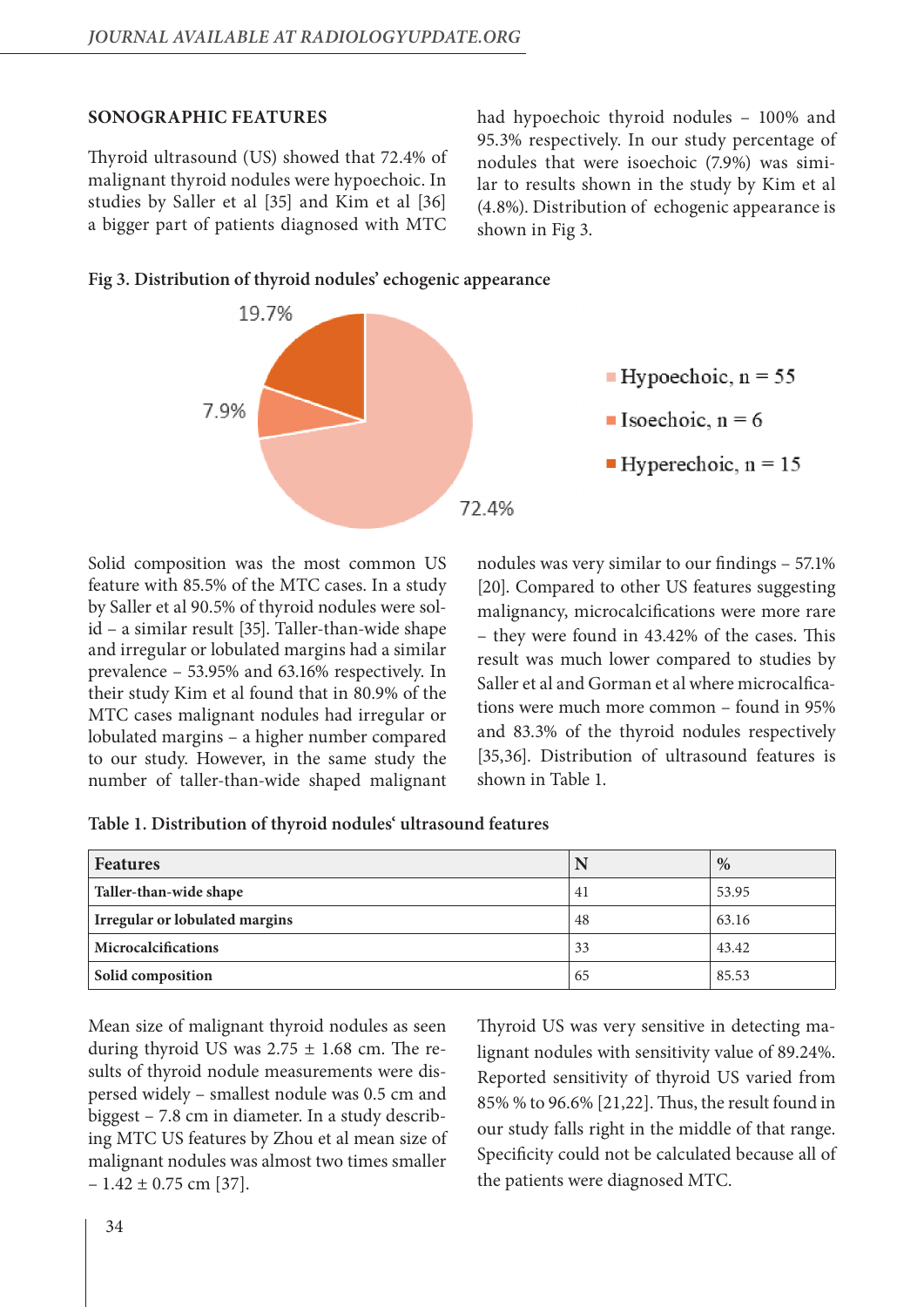#### **Cytologic and histologic findings**

In more than three-fourths of cases (68.42%) thyroid nodules were found to be suspicious after fine-needle aspiration (FNA) procedure and cytologic evaluation which required surgery to reach a definitive diagnosis. Only 9.21% of thyroid nodules were found to be malignant after FNA. In 4 of cases the FNA was non-diagnostic because of insufficient amount of cells obtained during the procedure. Results of FNA findings are shown in Table 2.

| Table 2. Distribution of FNA findings |  |  |
|---------------------------------------|--|--|
|---------------------------------------|--|--|

| Features                              | N  | %     |
|---------------------------------------|----|-------|
| Taller-than-wide shape                | 41 | 53.95 |
| <b>Irregular or lobulated margins</b> | 48 | 63.16 |
| Microcalcifications                   | 33 | 43.42 |
| Solid composition                     | 65 | 85.53 |

FNA was sensitive in determining the risk of MTC. Sensitivity was 81.94%. According to some authors sensitivity of FNA can vary from 56.8% to 91.8% in detecting MTC depending on the method used – result found in our study is on the higher end of that range [25-28]. Specificity could not be calculated because all of the patients were diagnosed MTC.

In all cases surgical specimens were examined histologically. In 53.94% of cases only MTC was found and adjacent thyroid was normal. In 5.26% of cases another thyroid neoplasm was found. In a study by Desai et al the results were just a bit higher, albeit very similar – 57% and 7.9% respectively [38]. Results of histologic evaluation are shown in Table 3.

| <b>Findings</b>                                       | N  | $\%$  |
|-------------------------------------------------------|----|-------|
| Only MTC                                              | 41 | 53.94 |
| MTC + hyperplastic nodules                            | 10 | 13.16 |
| MTC + autoimmune thyroiditis                          | 9  | 11.84 |
| MTC + toxic multinodular goiter                       | 7  | 9.21  |
| MTC + hyperplastic nodules and autoimmune thyroiditis | 3  | 3.95  |
| MTC + Graves' disease                                 | 2  | 2.63  |
| Mixed: MTC + Papillary thyroid carcinoma (PTC)        | 2  | 2.63  |
| Mixed: MTC + Follicular thyroid carcinoma (FTC)       |    | 2.63  |

**Table 3. Distribution of histopathologic findings**

Mean size of malignant thyroid measured during histopathologic evaluation of surgical specimen was  $2.63 \pm 1.7$  cm. The results of thyroid nodule measurements were dispersed widely – smallest nodule was 0.35 cm and biggest – 8.2 cm in diameter. There was so statistically significant difference in thyroid nodule size measures during thyroid US and histopathologic evaluation (p = 0.274). Also, a strong correlation was found between both size measurements ( $r = 0.87$ ,  $p <$ 0.001). The correlation between thyroid nodule size measured during thyroid US and histopathologic evaluation is shown in Fig 4.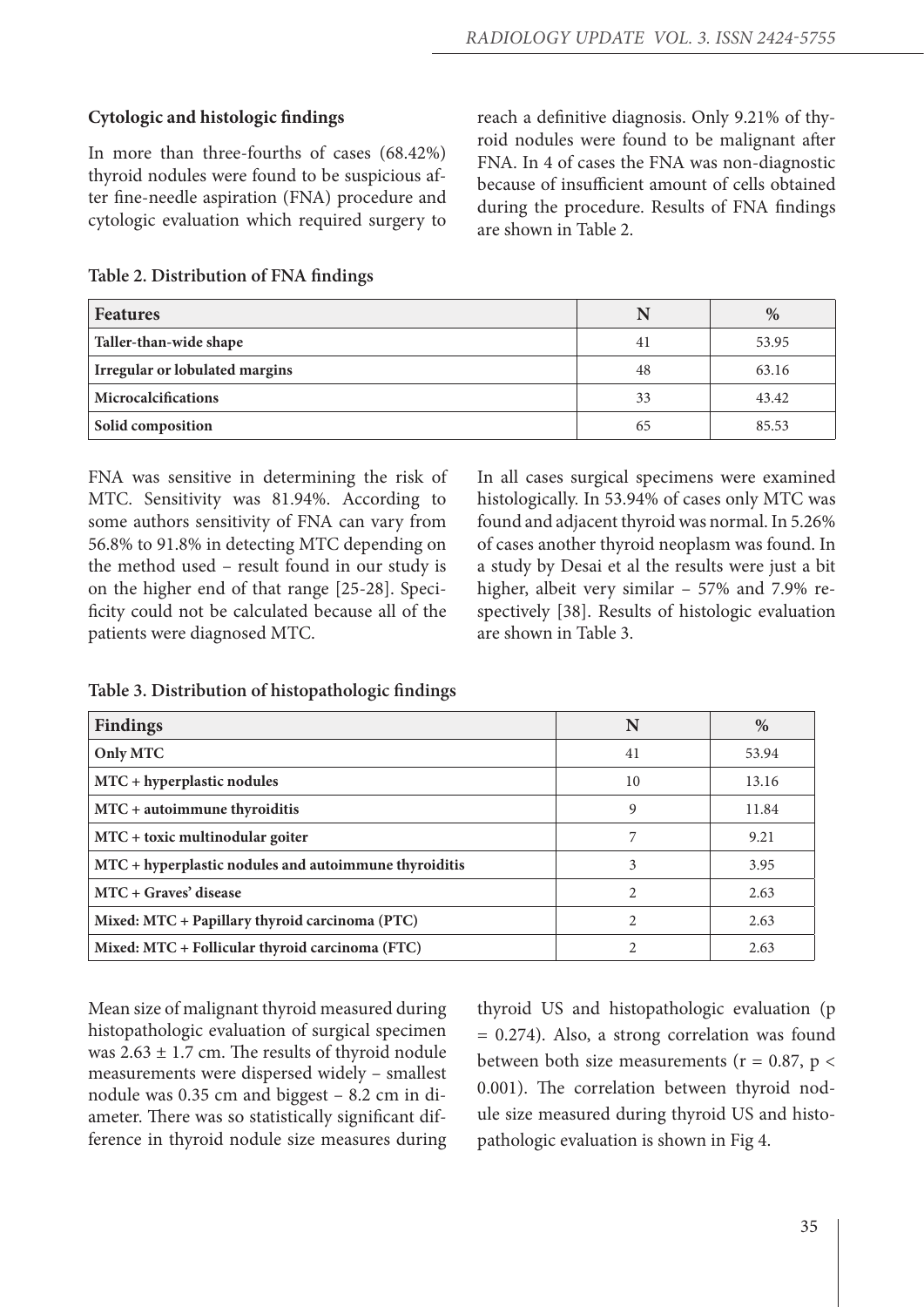

**Fig 4. Correlation between size measured during thyroid US and histologic evaluation**

#### **CONCLUSIONS**

In our study we concluded that medullary thyroid carcinoma presented itself more often as a solitary nodule. In cases of MEN2 syndrome, medullary thyroid cancer located in both lobes of the thyroid gland was more common. Both thyroid ultrasound and fine-needle aspiration were sensitive in predicting malignancy of thyroid nodules. Thyroid nodule size measured during thyroid US correlated strongly with histological measurements.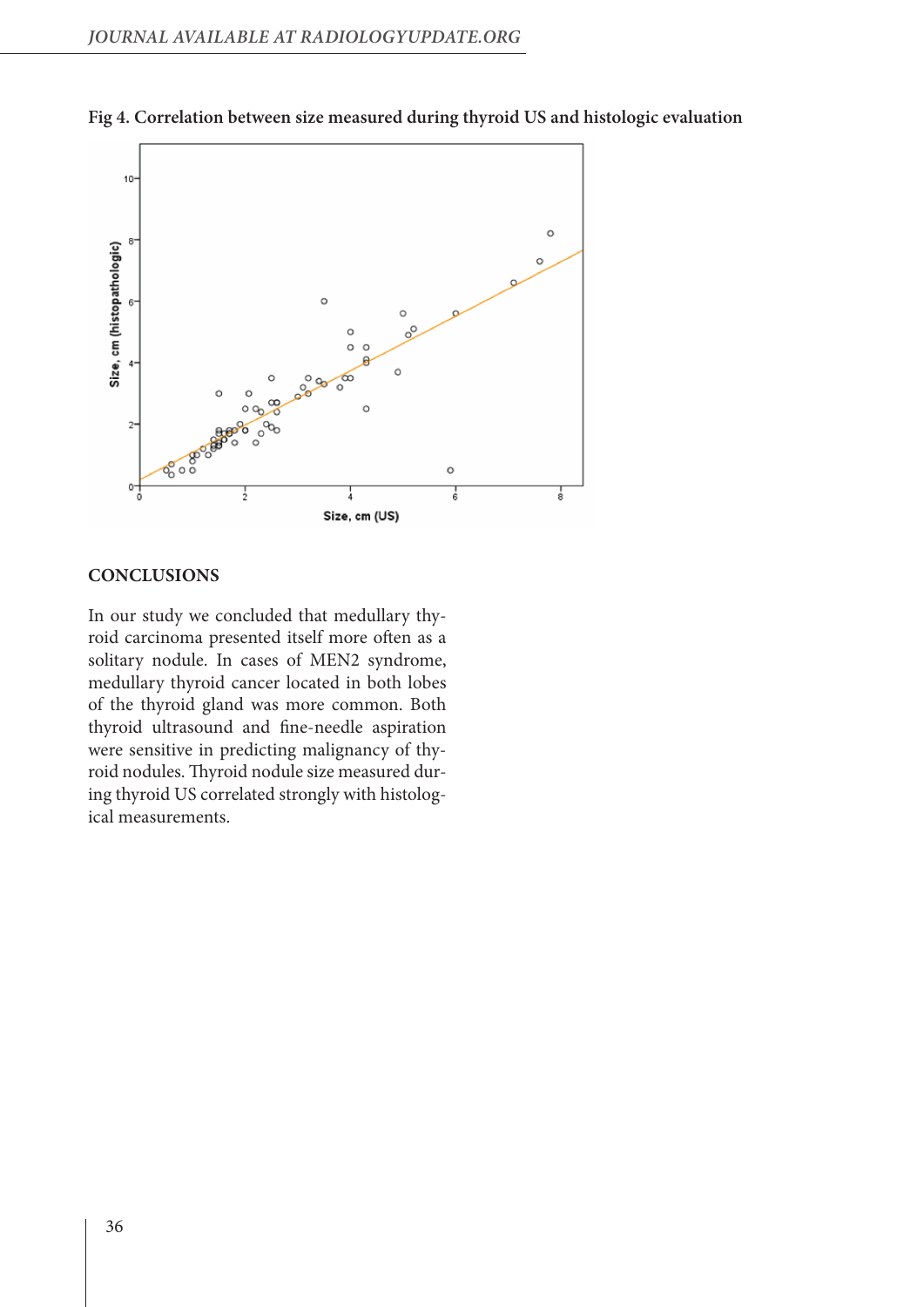#### **REFERENCES**

1. Guth S, Theune U, Aberle J, Galach A, Bamberger CM. Very high prevalence of thyroid nodules detected by high frequency (13 MHz) ultrasound examination. Eur J Clin Invest. 2009 Aug;39(8):699-706.

2. Reiners C, Wegscheider K, Schicha H, Theissen P, Vaupel R, Wrbitzky R et al. Prevalence of thyroid disorders in the working population of Germany: ultrasonography screening in 96,278 unselected employees. Thyroid. 2004 Nov;14(11):926-32.

3. Singh Ospina N, Brito JP, Maraka S, Espinosa de Ycaza AE, Rodriguez-Gutierrez R, Gionfriddo MR et al. Diagnostic accuracy of ultrasound-guided fine needle aspiration biopsy for thyroid malignancy: systematic review and meta-analysis. Endocrine. 2016 Sep;53(3):651-61.

4. Smith-Bindman R, Lebda P, Feldstein VA, Sellami D, Goldstein RB, Brasic N et al. Risk of thyroid cancer based on thyroid ultrasound imaging characteristics: results of a population-based study. JAMA Intern Med. 2013 Oct 28;173(19):1788-96.

5. Jung CK, Little MP, Lubin JH, Brenner AV, Wells SA, Sigurdson AJ et al. The Increase in Thyroid Cancer Incidence During the Last Four Decades Is Accompanied by a High Frequency of BRAF Mutations and a Sharp Increase in RAS Mutations. J Clin Endocrinol Metab. 2014 Feb; 99(2): E276–E285.

6. Cummings AL, Goldfarb M. Thyroid carcinoma metastases to axillary lymph nodes: report of two rare cases of papillary and medullary thyroid carcinoma and literature review. Endocr Pract. 2014 Mar;20(3):e34-7.

7. Henriques de Figueiredo B, Godbert Y, Soubeyran I, Carrat X, Lagarde P, Cazeau AL et al. Brain metastases from thyroid carcinoma: a retrospective study of 21 patients. Thyroid. 2014 Feb;24(2):270-6.

8. Ball DW. Medullary Thyroid Cancer: Monitoring and Therapy. Endocrinol Metab Clin North Am. 2007 Sep; 36(3): 823–VIII.

9. Al-Rawi M, Wheeler MH. Medullary Thyroid Carcinoma – Update and Present Management Controversies. Ann R Coll Surg Engl. 2006 Sep; 88(5): 433–438.

10. Roman S, Lin R, Sosa JA. Prognosis of medullary thyroid carcinoma: demographic, clinical, and pathologic predictors of survival in 1252 cases. Cancer. 2006 Nov 1;107(9):2134-42.

11. Rendl G, Manzl M, Hitzl W, Sungler P, Pirich C. Long-term prognosis of medullary thyroid carcinoma. Clin Endocrinol (Oxf). 2008 Sep;69(3):497-505.

12. Pacini F, Castagna MG, Cipri C, Schlumberger M. Medullary thyroid carcinoma. Clin Oncol (R Coll Radiol). 2010 Aug;22(6):475-85.

13. Costante G, Durante C, Francis Z, Schlumberger M, Filetti S. Determination of calcitonin levels in C-cell disease: clinical interest and potential pitfalls. Nat Clin Pract Endocrinol Metab. 2009 Jan; 5(1):35-44.

14. Wells SA, Asa SL, Dralle H, Elisei R, Evans DB, Gagel RF et al. Revised American Thyroid Association Guidelines for the Management of Medullary Thyroid Carcinoma. Thyroid. 2015 Jun 1; 25(6): 567–610.

15. Elisei R, Bottici V, Luchetti F, Di Coscio G, Romei C, Grasso L et al. Impact of routine measurement of serum calcitonin on the diagnosis and outcome of medullary thyroid cancer: experience in 10,864 patients with nodular thyroid disorders. J Clin Endocrinol Metab. 2004 Jan;89(1):163-8.

16. Barbet J, Campion L, Kraeber-Bodéré F, Chatal JF. Prognostic impact of serum calcitonin and carcinoembryonic antigen doubling-times in patients with medullary thyroid carcinoma. J Clin Endocrinol Metab. 2005 Nov;90(11):6077-84.

17. Lodish MB, Stratakis CA. RET oncogene in MEN2, MEN2B, MTC, and other forms of thyroid cancer: molecular genetics and therapeutic advances. Expert Rev Anticancer Ther. 2008 Apr; 8(4): 625–632.

18. Marsh DJ, Learoyd DL, Andrew SD, Krishnan L, Pojer R, Richardson AL et al. Somatic mutations in the RET proto-oncogene in sporadic medullary thyroid carcinoma. Clin Endocrinol (Oxf). 1996 Mar;44(3):249-57.

19. Tessler FN, Middleton WD, Grant EG, Hoang JK, Berland LL, Teefey SA et al. ACR Thyroid Imaging, Reporting and Data System (TI-RADS): White Paper of the ACR TI-RADS Committee. J Am Coll Radiol. 2017 May;14(5):587-595.

20. Cummings AL, Goldfarb M. Thyroid carcinoma metastases to axillary lymph nodes: report of two rare cases of papillary and medullary thyroid carcinoma and literature review. Endocr Pract. 2014 Mar;20(3):e34-7.

21. Remonti LR, Kramer CK, Leitão CB, Pinto LCF, Gross JL. Thyroid Ultrasound Features and Risk of Carcinoma: A Systematic Review and Meta-Analysis of Observational Studies. Thyroid. 2015 May 1; 25(5): 538–550.

22. Trimboli P, Guglielmi R, Monti S, Misischi I, Graziano F, Nasrollah N et al. Ultrasound sensitivity for thyroid malignancy is increased by real-time elastography: a prospective multicenter study. J Clin Endocrinol Metab. 2012 Dec;97(12):4524-30.

23. Gharib H, Papini E, Garber JR, Duick DS, Harrell RM, Hegedüs L et al. AMERICAN ASSOCIATION OF CLINI-CAL ENDOCRINOLOGISTS, AMERICAN COLLEGE OF ENDOCRINOLOGY, AND ASSOCIAZIONE MEDICI EN-DOCRINOLOGI MEDICAL GUIDELINES FOR CLINICAL PRACTICE FOR THE DIAGNOSIS AND MANAGEMENT OF THYROID NODULES--2016 UPDATE. Endocr Pract. 2016 May;22(5):622-39.

24. Ferreira MA, Gerhard R, Schmitt F. Analysis of nondiagnostic results in a large series of thyroid fine-needle aspiration cytology performed over 9 years in a single center. Acta Cytol. 2014; 58(3):229-34.

25. Trimboli P, Cremonini N, Ceriani L, Saggiorato E, Guidobaldi L, Romanelli F et al. Calcitonin measurement in aspiration needle washout fluids has higher sensitivity than cytology in detecting medullary thyroid cancer: a retrospective multicentre study. Clin Endocrinol (Oxf). 2014 Jan;80(1):135-40.

26. Trimboli P, Treglia G, Guidobaldi L, Romanelli F, Nigri G, Valabrega S et al. Detection rate of FNA cytology in medullary thyroid carcinoma. Clin Endocrinol (Oxf). 2015 Feb;82(2):280-5.

27. Misiakos EP, Margari N, Meristoudis C, Machairas N, Schizas D, Petropoulos K et al. Cytopathologic diagnosis of fine needle aspiration biopsies of thyroid nodules. World J Clin Cases. 2016 Feb 16; 4(2): 38–48.

28. Ravetto C, Colombo L, Dottorini ME. Usefulness of fine-needle aspiration in the diagnosis of thyroid carcinoma: a retrospective study in 37,895 patients. Cancer. 2000 Dec 25;90(6):357-63.

29. Chang TC, Wu SL, Hsiao YL. Medullary thyroid carcinoma: pitfalls in diagnosis by fine needle aspiration cytology and relationship of cytomorphology to RET proto-oncogene mutations. Acta Cytol. 2005; 49(5):477-82.

30. Rich TA, Lei Feng, Busaidy N, Cote GJ, Gagel RF, Hu M et al. Prevalence by Age and Predictors of Medullary Thyroid Cancer in Patients with Lower Risk Germline RET Proto-Oncogene Mutations. Thyroid. 2014 Jul 1; 24(7): 1096–1106.